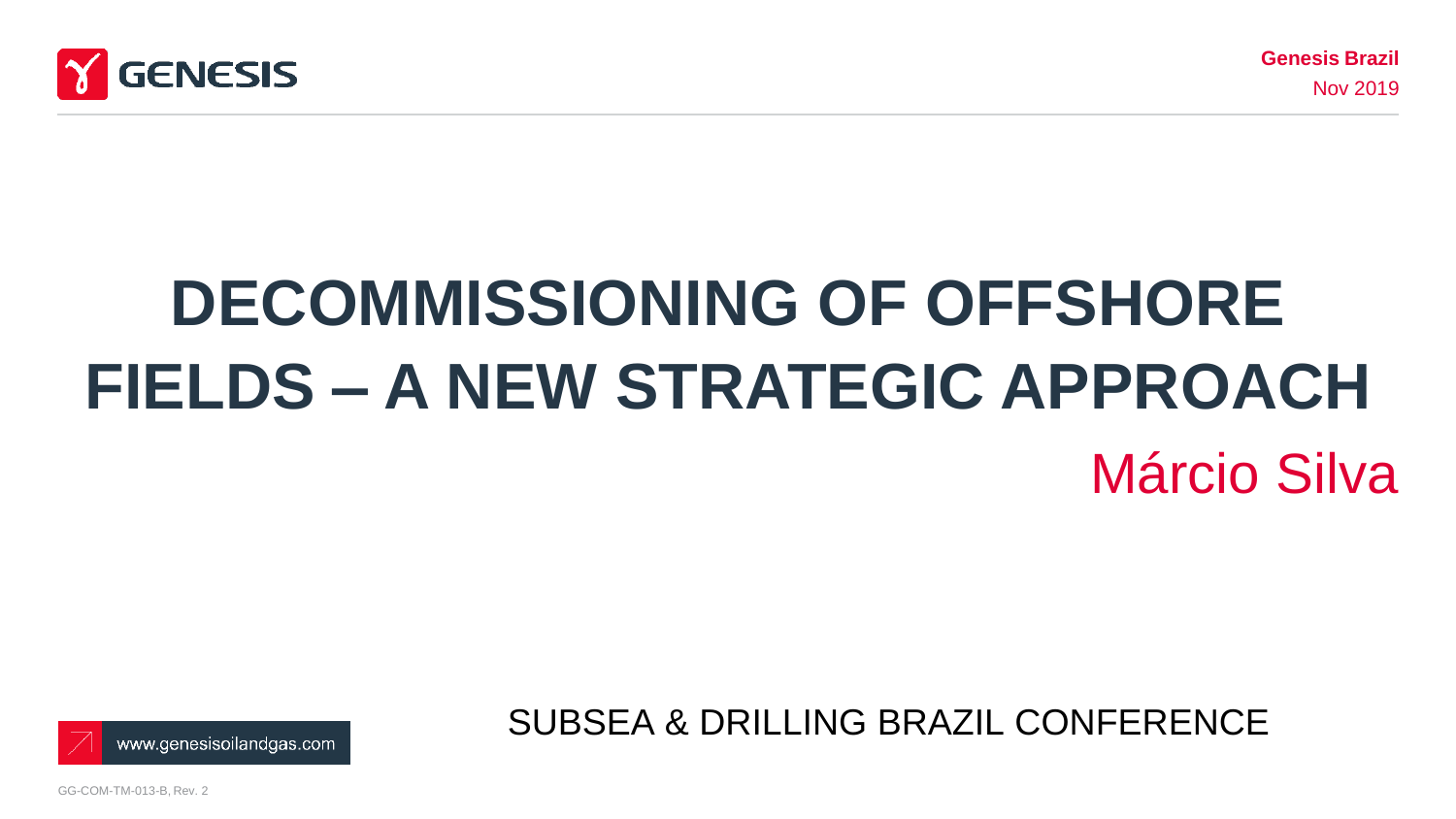



### **OFFSHORE DECOMMISSIONING**

### **THE REAL PROBLEM**

## **THE APPROACH**



**Decommissioning of offshore fields – A new strategic approach • Márcio Silva**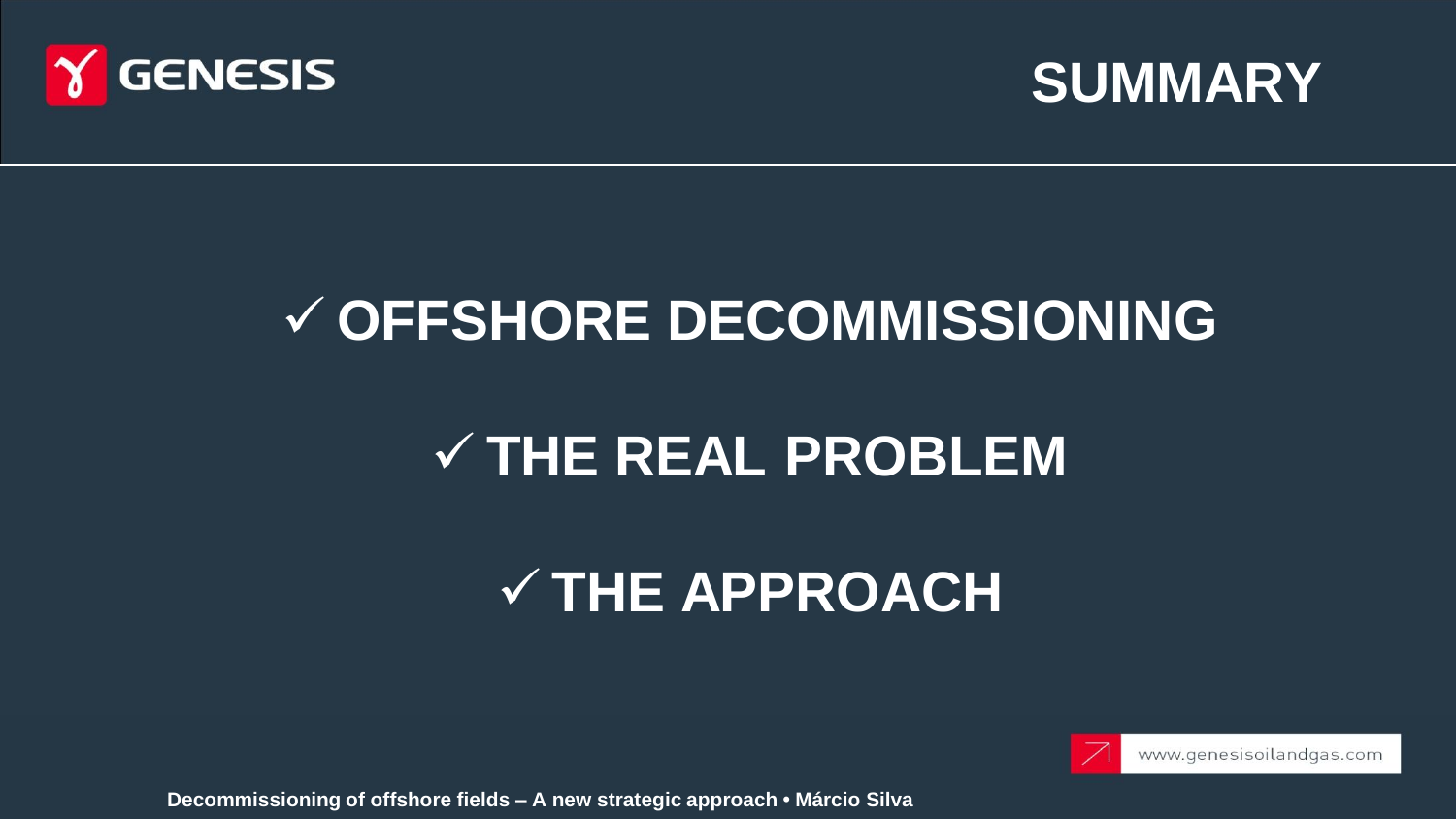

## **OFFSHORE DECOMMISSIONING**

### **DECOM ASSETS AND TIMELINE**





**Decommissioning of offshore fields – A new strategic approach • Márcio Silva**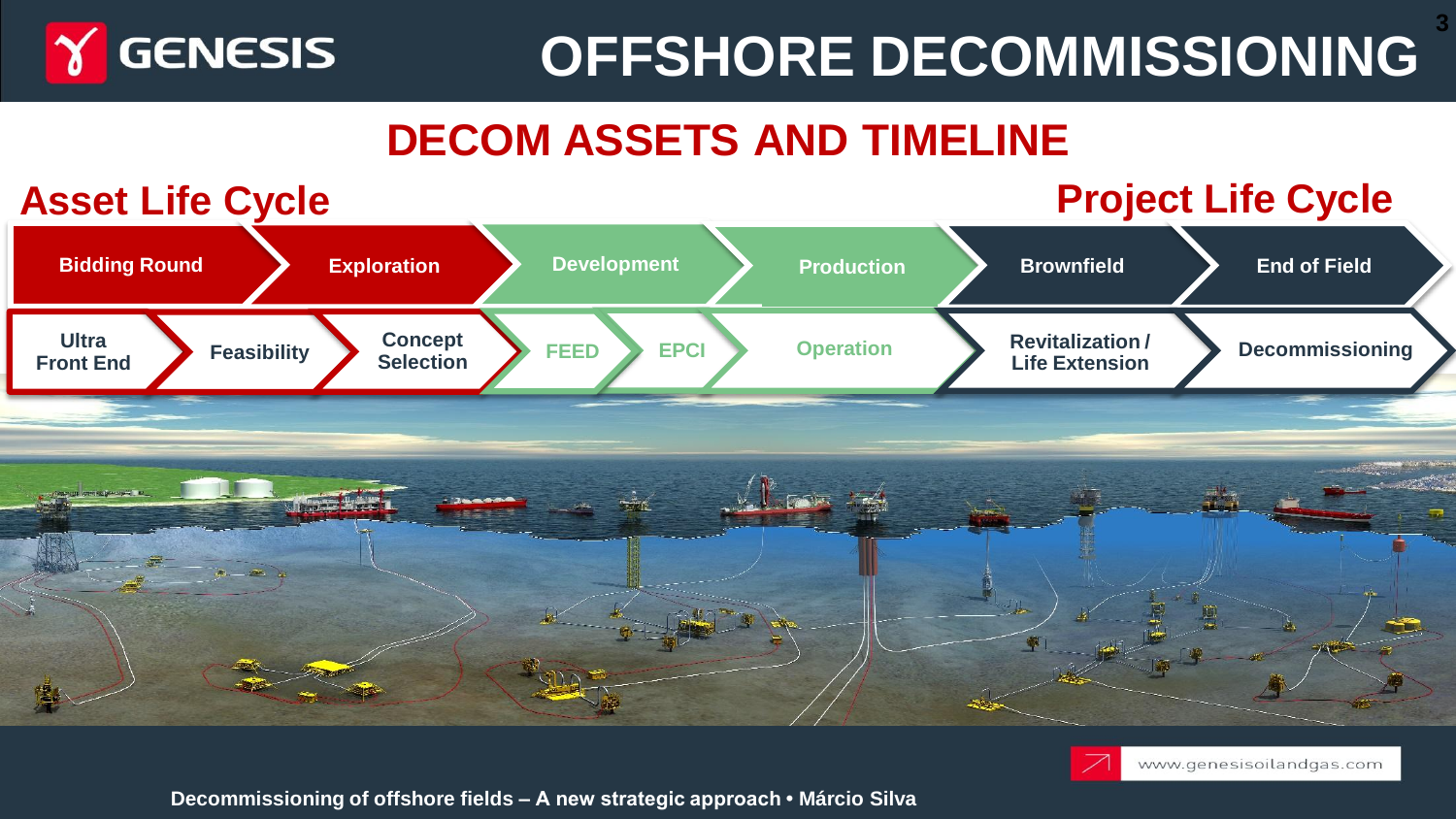

## **OFFSHORE DECOMMISSIONING**

### **DECOM GENERAL ACTIVITIES**

- **Preliminary activities**
- o **Unit preparation / release/removal**
- o **Unit tow/transportation and dismantling**
- o **Wells Plug & Abandonment**
- o **Subsea recovery and or remediation**
- o **Subsea infrastructure destination**
- o **Post decommissioning surveys and site monitoring**

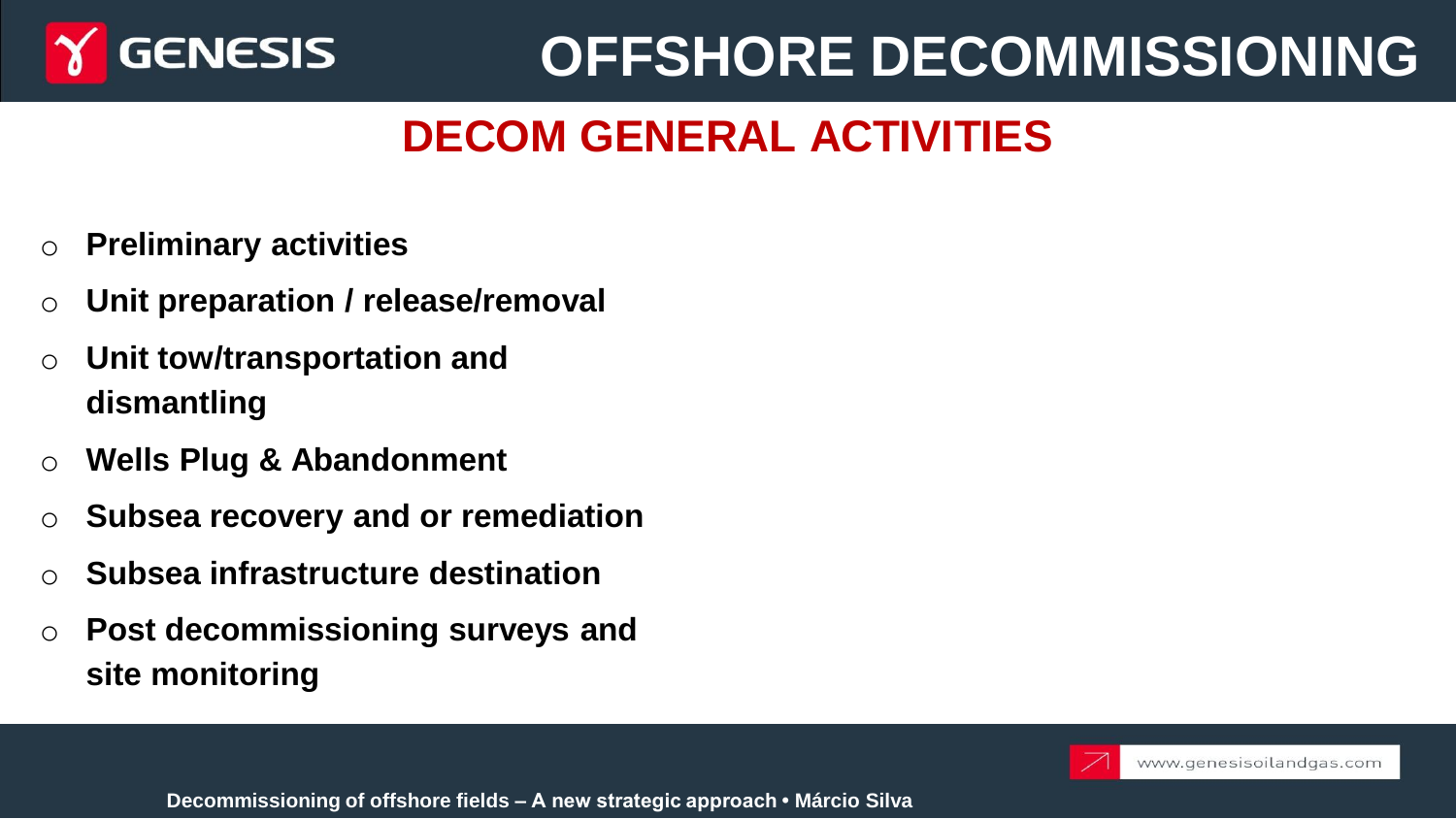

### **THE REAL PROBLEM**

#### **MAIN ISSUES DECOMMISSIONING**

### **SAFETY ENVIRONMENTAL**

- o **Integrity of the components**
- o **Subsea layout and access**
- o **Equipment installation method availability and/or applicability**
- o **Simultaneous operations**
- o **NORM**
- o **Waste**
- o **Bio Fouling / Sun coral**

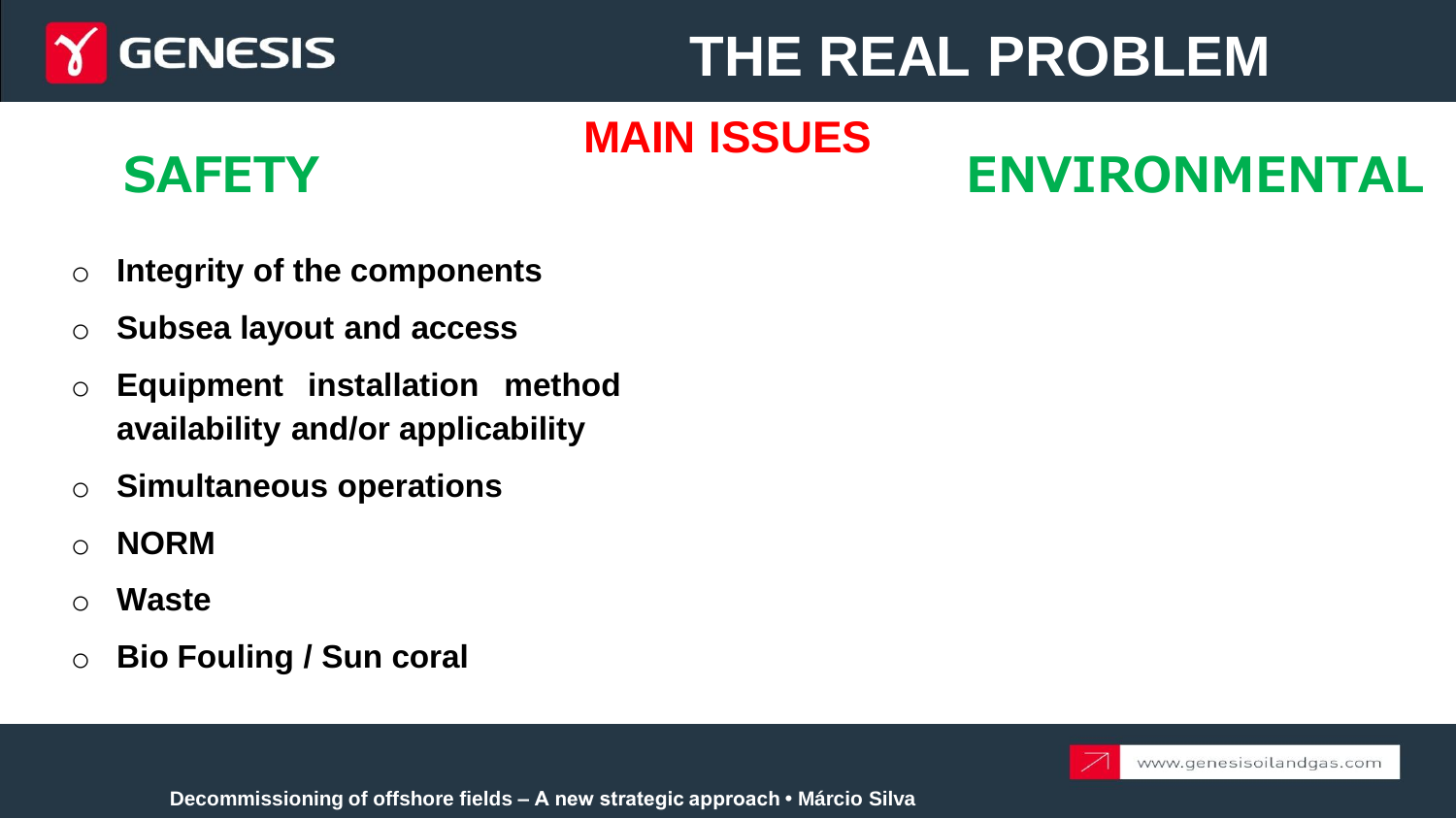

### **THE REAL PROBLEM**

#### **MAIN ISSUES**



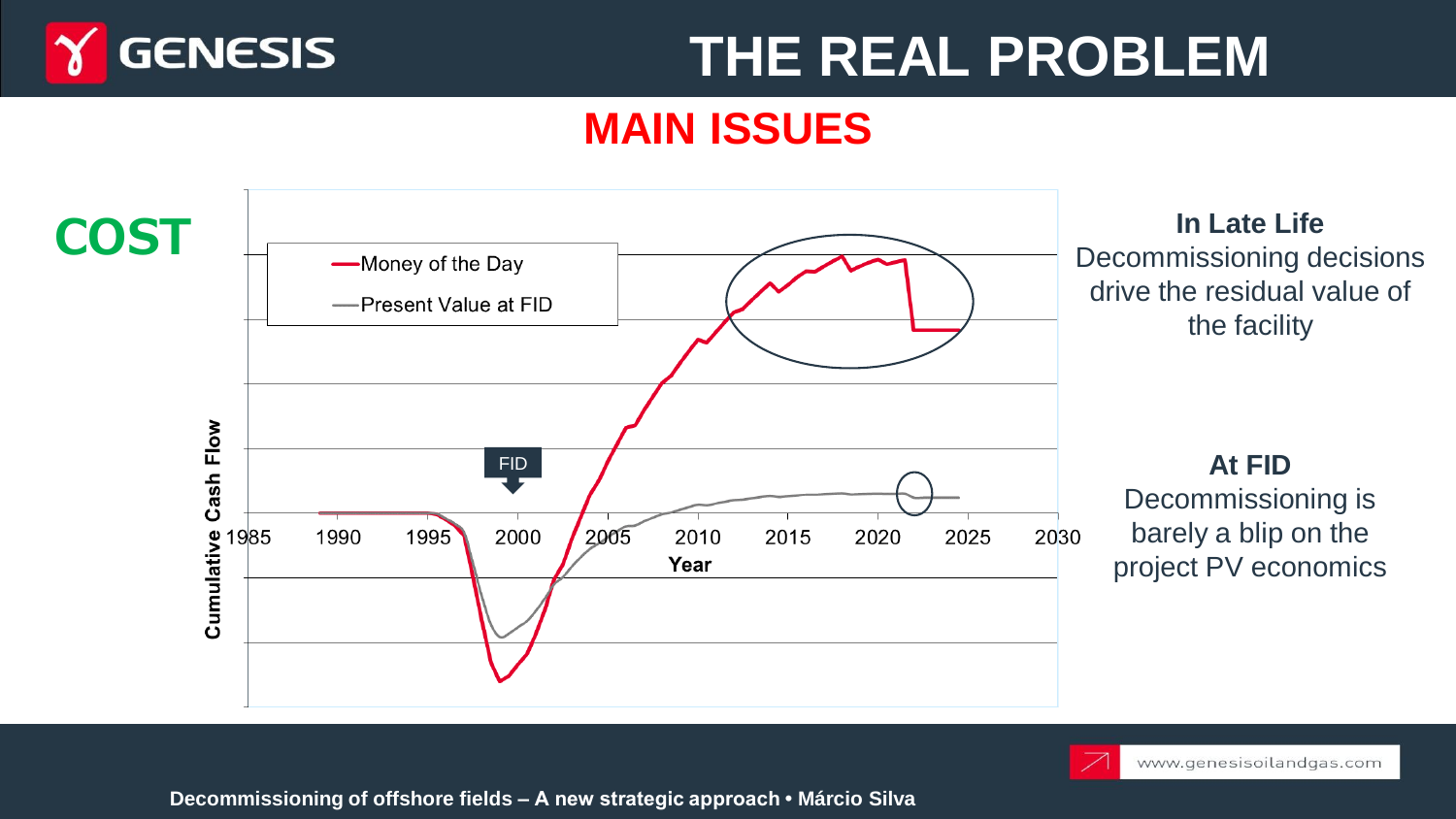

### **THE APPROACH**



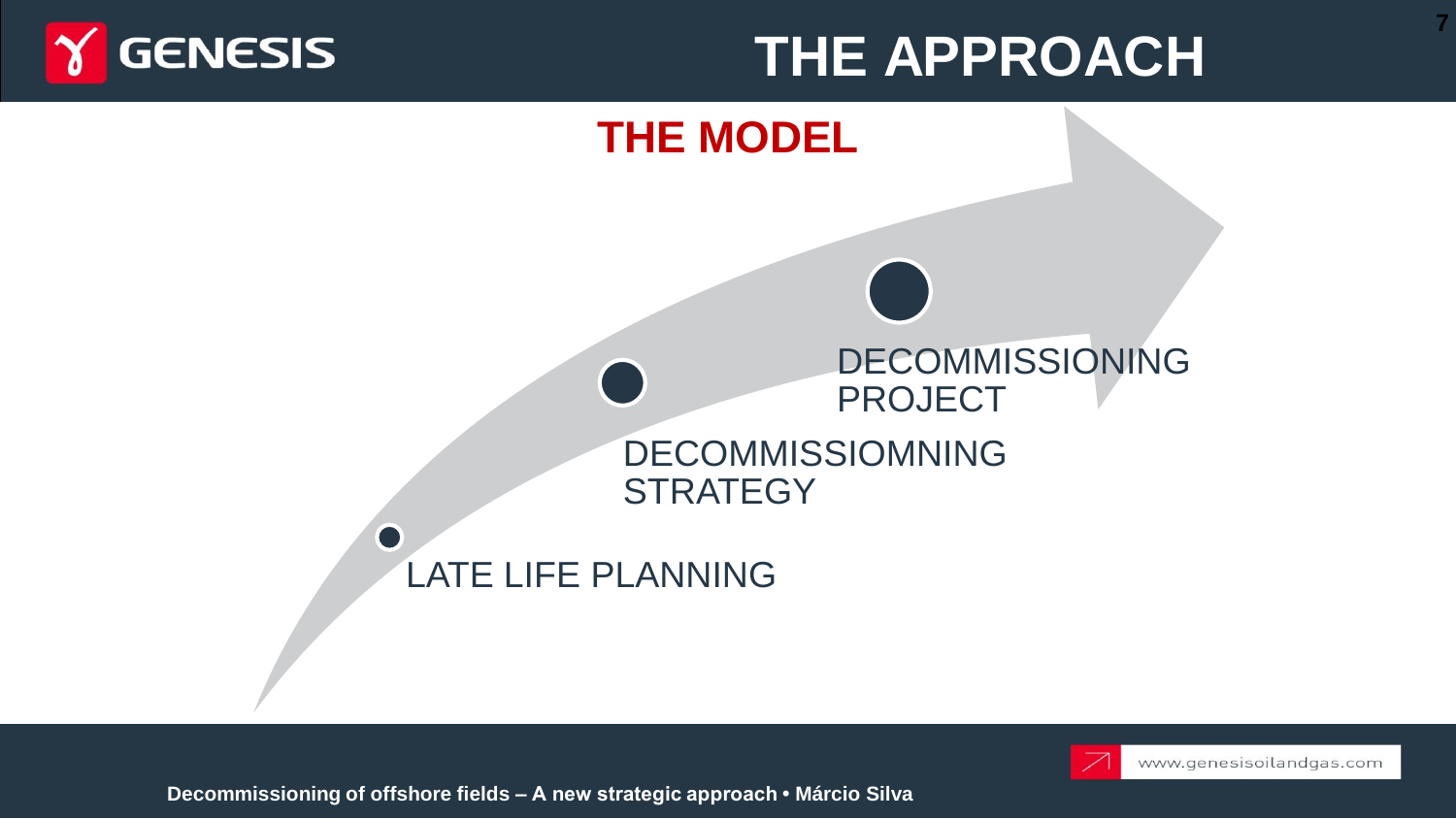

#### **THE APPROACH THE APPROACH**

### **CONCLUSION**

Early start Long term approach Integrated planning De-risk research Impartial processes (CA and environmental) The right resources in the right time